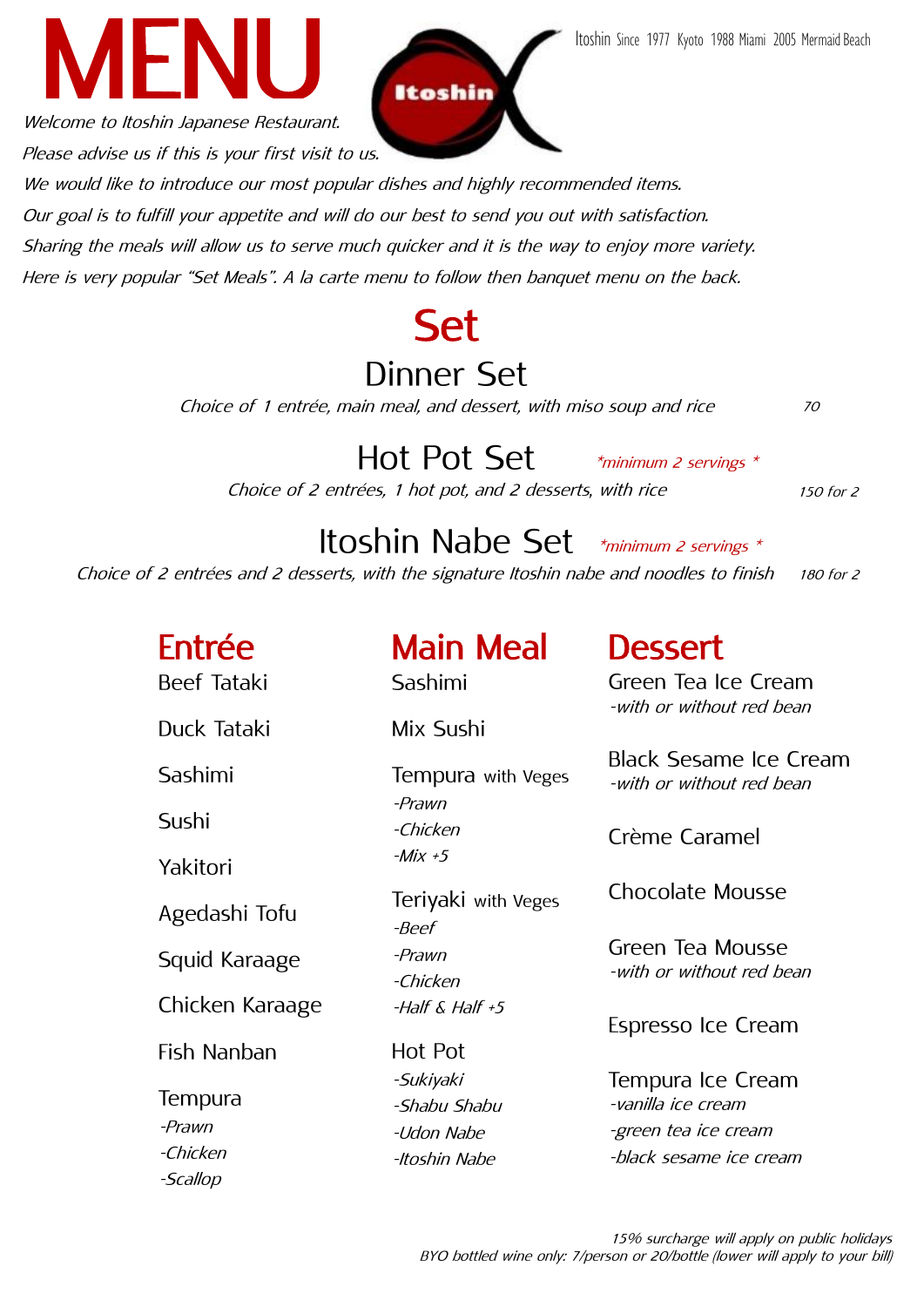### Quick Starter

|                    | Edamame | Boiled green soybeans                                     | 9          |
|--------------------|---------|-----------------------------------------------------------|------------|
|                    |         | Sushi Bar Food                                            |            |
| "The Boat"         |         | Chefs tonight's best selected Sushi and Sashimi on a Boat | 95/110/130 |
| <b>Beef Tataki</b> |         | Seared beef on sliced onions, ponzu with "Yuzu Kosho"     | 25/38      |
| Duck Tataki        |         | Duck breast thinly sliced and served on sliced onions     | 25/38      |
| Sashimi            |         | Chefs tonight's best selected Sashimi 12, 22 or 30 pieces | 26/47/64   |
| Mix Sushi Plate    |         | Nigiri Sushi and Rolls best varieties 8 or 13 pieces      | 25/48      |
| 8 Nigiri Mix       |         | 8 pieces chefs tonight's best choice nigiri sushi         | 40         |

# Aburi Nigiri

| Tuna salt & lemon                       | 6 |
|-----------------------------------------|---|
| Salmon Belly teriyaki & shallots        | 6 |
| Ocean Trout Belly salt & lemon          | 7 |
| Kingfish Belly teriyaki or salt & lemon | 6 |
| Scallop glazed soy & lemon              |   |

#### Kids Boat 15 Chicken Kararage & your Choice 2 thin rolls

Thin Rolls & Nigiri Found on the reverse side of tonight's special menu.

Wasabi, how to; Wasabi works best when eaten. Place it on fish instead of mixing with soy sauce.

Salmon & Avo

#### Medium Rolls

| Medium Rolls                          | rolled inside out cut 8 pieces |
|---------------------------------------|--------------------------------|
| Spicy Yuzu Tuna & Shallot             | 23                             |
| Salmon, Ginger & Shallot              | 21                             |
| Sweet Soy Salmon & Avo                | 21                             |
| Tempura Prawn rolled seaweed out      | 24                             |
| Tempura Chicken, Avo & Teriyaki Sauce | 21                             |

4/8 pieces

# Thick Rolls

| Salmon & Avo  | Fresh Salmon, Avocado, Cucumber, Lettuce, and Itoshin Mayonnaise | 14/26 |
|---------------|------------------------------------------------------------------|-------|
| Tuna & Avo    | Fresh Tuna, Avocado, Cucumber, and Itoshin Mayonnaise            | 15/28 |
| Chicken & Avo | Tempura Chicken, Avocado, Lettuce, and Itoshin Mayonnaise        | 13/25 |
| Prawn & Avo   | Boiled Prawn, Avocado, Lettuce, and Itoshin Mayonnaise           | 15/28 |
| The Futomaki  | Boiled Prawn, Cucumber, Sweet Omelette, Gourd, and Shiitake      | 16/29 |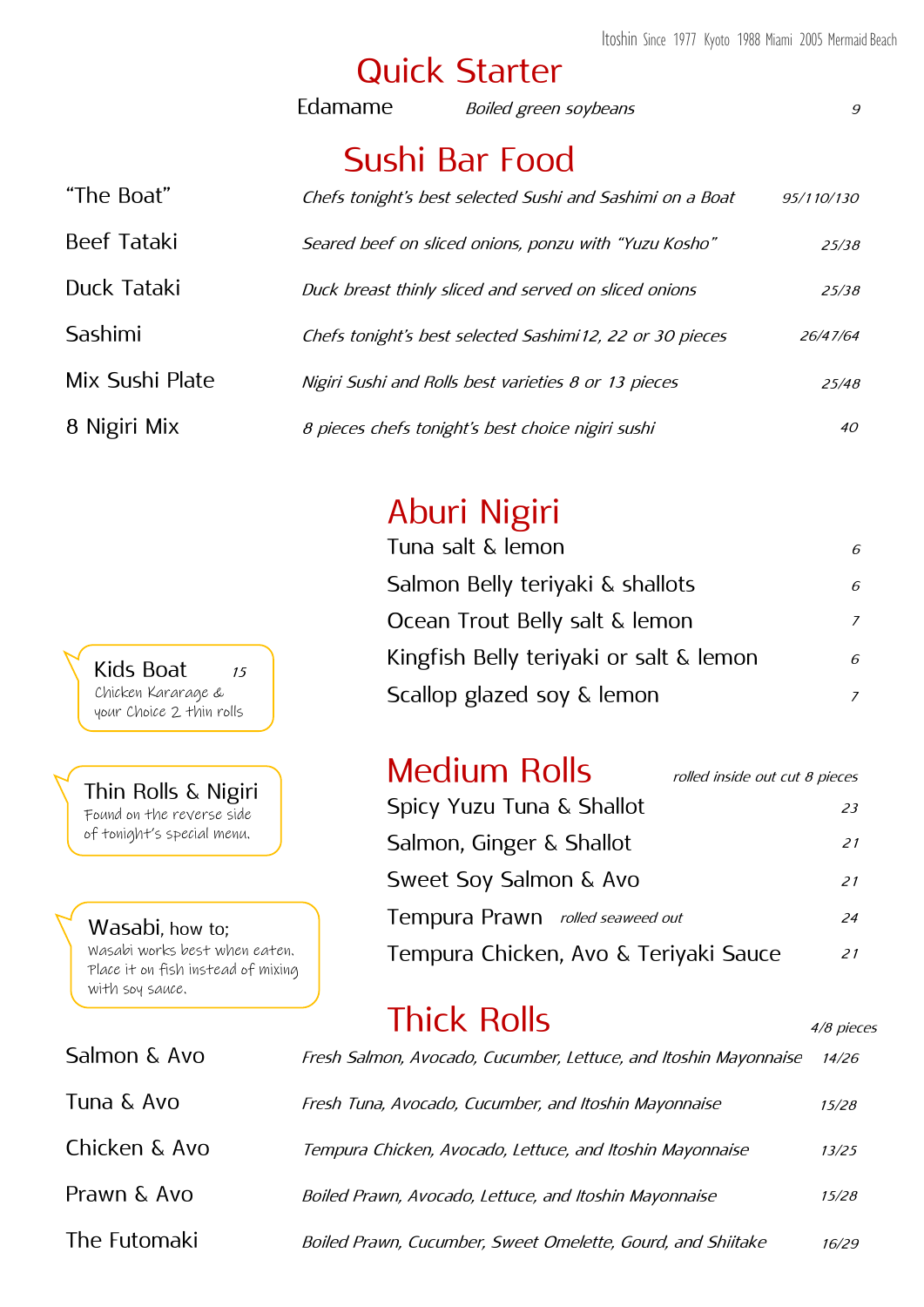### Kitchen Food

| Chawan Mushi    | Steamed Egg custard with Prawn, Scallop, Chicken, and Shiitake | 22              |
|-----------------|----------------------------------------------------------------|-----------------|
| Yakitori        | Chicken and Shallots on skewers                                | 18/2 skewers    |
| Agedashi Tofu   | Organic Tofu and vegetables served in Dashi broth soup         | $23/4p$ $35/7p$ |
| Squid Karaage   | Squid rings with original Ponzu sauce                          | 22/34           |
| Chicken Karaage | Deep-fried Chicken with Itoshin Mayonnaise                     | 23/35           |
| Fish Nanban     | Deep Fried Salmon and Ocean Trout with original Ponzu sauce    | 22/34           |
| Panko Crumbed   | -Oysters                                                       | 38/6p           |
|                 | <i>-Prawns</i>                                                 | 42/4p           |
|                 | -Pork                                                          | 38              |

|                                                | Teriyaki with tempura or steam vegetables | <b>Tempura</b>                  | with tempura vegetables |       |
|------------------------------------------------|-------------------------------------------|---------------------------------|-------------------------|-------|
| <b>Beef Sirloin</b>                            | 42                                        | Prawn                           | $24/2p$ $42/4p$         |       |
| Prawn                                          | 42/4p                                     | Chicken Tenderloin              |                         | 23/38 |
| Chicken Thigh                                  | 38                                        | Scallop                         | 25/4p 38/6p             |       |
| Scallop                                        | 43/8p                                     | Salmon                          | 22/4p 38/6p             |       |
| Half $\&$ Half<br>select 2 from the above list | 48                                        | Mix<br>all tempura on one plate |                         | 48    |

### Hot Pot  $*$ <sub>minimum 2 servings</sub>

| Sukiyaki                                        | Sweet soy flavoured "Dashi" broth in a pan and dip in beaten egg.<br>Choice of thinly sliced beef, pork belly, and chicken for each serving.                              | 98 |
|-------------------------------------------------|---------------------------------------------------------------------------------------------------------------------------------------------------------------------------|----|
| Shabu Shabu                                     | Cook in "Dashi" stock, dip in our original ponzu or sesame sauce.<br>Choice of thinly sliced beef or pork belly for each serving.                                         | 98 |
| Udon Nabe                                       | Cook as you eat Udon soup noodle in a big pot.<br>Choice of thinly sliced pork belly or chicken for each serving.                                                         | 98 |
| Itoshin Nabe                                    | The signature hot pot. beef, pork, chicken, prawns, oysters, scallops,<br>chicken meatballs, fish, and vegetables in rich chicken stock soup.<br>Ramen noodles to finish. |    |
| <b>Side Dishes</b><br>Miso Soup<br>Bowl of Rice | Hot Pot, how to;<br>6<br>Share cooking responsibility or nominate yourself to be the<br>hot pot boss and control when and how it's done.                                  |    |

Pickled Sushi Ginger

2

Unfortunately one of us may take over if necessary.